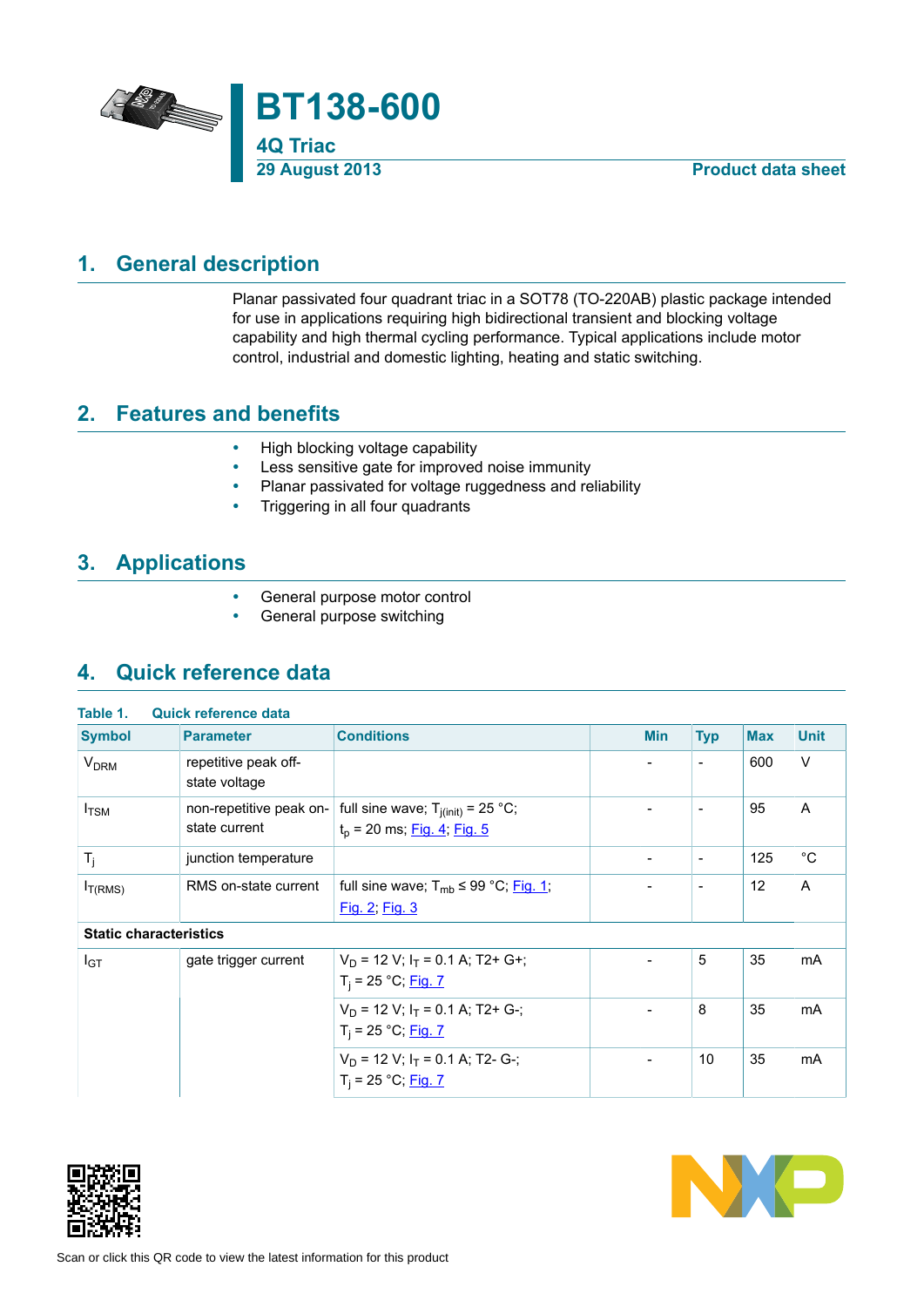### **4Q Triac**

| <b>Symbol</b>                  | <b>Parameter</b>                     | <b>Conditions</b>                                                                                                               | <b>Min</b> | <b>Typ</b> | <b>Max</b>               | <b>Unit</b> |
|--------------------------------|--------------------------------------|---------------------------------------------------------------------------------------------------------------------------------|------------|------------|--------------------------|-------------|
|                                |                                      | $V_D$ = 12 V; $I_T$ = 0.1 A; T2- G+;<br>$T_i = 25 °C;$ Fig. 7                                                                   | -          | 22         | 70                       | mA          |
| <b>Dynamic characteristics</b> |                                      |                                                                                                                                 |            |            |                          |             |
| $dV_D/dt$                      | rate of rise of off-state<br>voltage | $V_{DM}$ = 402 V; T <sub>i</sub> = 125 °C; (V <sub>DM</sub> = 67%<br>of $V_{DRM}$ ); exponential waveform; gate<br>open circuit | 100        | 250        | $\overline{\phantom{a}}$ | $V/\mu s$   |

# <span id="page-1-0"></span>**5. Pinning information**

| Table 2. |                | <b>Pinning information</b>        |                                |                       |
|----------|----------------|-----------------------------------|--------------------------------|-----------------------|
| Pin      | <b>Symbol</b>  | <b>Description</b>                | <b>Simplified outline</b>      | <b>Graphic symbol</b> |
|          | T <sub>1</sub> | main terminal 1                   | mb                             |                       |
| 2        | T <sub>2</sub> | main terminal 2                   |                                | sym051                |
| 3        | G              | gate                              |                                |                       |
| mb       | T <sub>2</sub> | mounting base; main<br>terminal 2 | 2 3<br><b>TO-220AB (SOT78)</b> |                       |
|          |                |                                   |                                |                       |

# <span id="page-1-1"></span>**6. Ordering information**

| <b>Ordering information</b><br>Table 3. |                 |                                                                                     |                |
|-----------------------------------------|-----------------|-------------------------------------------------------------------------------------|----------------|
| <b>Type number</b>                      | <b>Package</b>  |                                                                                     |                |
|                                         | <b>Name</b>     | <b>Description</b>                                                                  | <b>Version</b> |
| BT138-600                               | <b>TO-220AB</b> | plastic single-ended package; heatsink mounted; 1 mounting<br>hole; 3-lead TO-220AB | SOT78          |
| BT138-600/DG                            | <b>TO-220AB</b> | plastic single-ended package; heatsink mounted; 1 mounting<br>hole; 3-lead TO-220AB | SOT78          |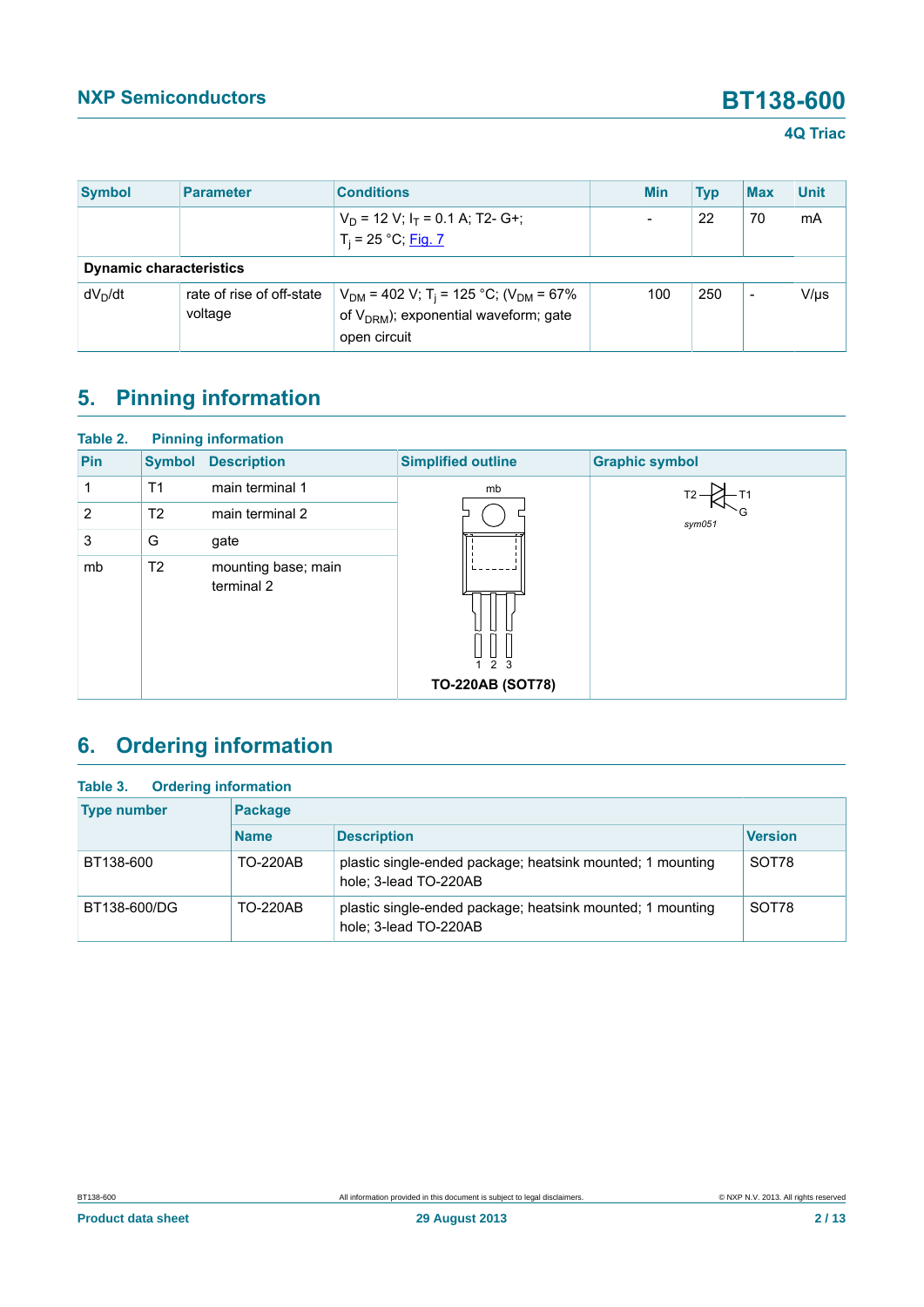# <span id="page-2-0"></span>**7. Limiting values**

### **Table 4. Limiting values**

*In accordance with the Absolute Maximum Rating System (IEC 60134).*

| <b>Symbol</b>          | <b>Parameter</b>                        | <b>Conditions</b>                                                         | <b>Min</b>                   | <b>Max</b> | <b>Unit</b> |
|------------------------|-----------------------------------------|---------------------------------------------------------------------------|------------------------------|------------|-------------|
| <b>V<sub>DRM</sub></b> | repetitive peak off-state voltage       |                                                                           | $\frac{1}{2}$                | 600        | $\vee$      |
| $I_{T(RMS)}$           | RMS on-state current                    | full sine wave; $T_{mb} \leq 99 \degree C$ ; Fig. 1;<br>Fig. 2; Fig. 3    | $\overline{a}$               | 12         | A           |
| $I_{\text{TSM}}$       | non-repetitive peak on-state<br>current | full sine wave; $T_{j(int)} = 25 °C$ ;<br>$t_p$ = 20 ms; Fig. 4; Fig. 5   | $\blacksquare$               | 95         | A           |
|                        |                                         | full sine wave; $T_{j(int)} = 25$ °C;<br>$t_p$ = 16.7 ms                  | ÷                            | 105        | A           |
| $I^2t$                 | $I2t$ for fusing                        | $t_p$ = 10 ms; sine-wave pulse                                            | $\frac{1}{2}$                | 45         | $A^2$ s     |
| $dl_T/dt$              | rate of rise of on-state current        | $I_T$ = 20 A; $I_G$ = 0.2 A; dl <sub>G</sub> /dt = 0.2 A/µs;<br>$T2+G+$   | $\overline{a}$               | 50         | $A/\mu s$   |
|                        |                                         | $I_T$ = 20 A; $I_G$ = 0.2 A; dl <sub>G</sub> /dt = 0.2 A/µs;<br>$T2+G-$   | $\overline{a}$               | 50         | $A/\mu s$   |
|                        |                                         | $I_T$ = 20 A; $I_G$ = 0.2 A; dl <sub>G</sub> /dt = 0.2 A/µs;<br>T2- G-    | $\blacksquare$               | 50         | $A/\mu s$   |
|                        |                                         | $I_T$ = 20 A; $I_G$ = 0.2 A; dl <sub>G</sub> /dt = 0.2 A/µs;<br>$T2 - G+$ | $\overline{\phantom{0}}$     | 10         | $A/\mu s$   |
| $I_{GM}$               | peak gate current                       |                                                                           | $\qquad \qquad \blacksquare$ | 2          | A           |
| $P_{GM}$               | peak gate power                         |                                                                           | ÷                            | 5          | W           |
| $P_{G(AV)}$            | average gate power                      | over any 20 ms period                                                     | $\overline{\phantom{a}}$     | 0.5        | W           |
| $T_{\text{stg}}$       | storage temperature                     |                                                                           | $-40$                        | 150        | $^{\circ}C$ |
| $T_j$                  | junction temperature                    |                                                                           |                              | 125        | $^{\circ}C$ |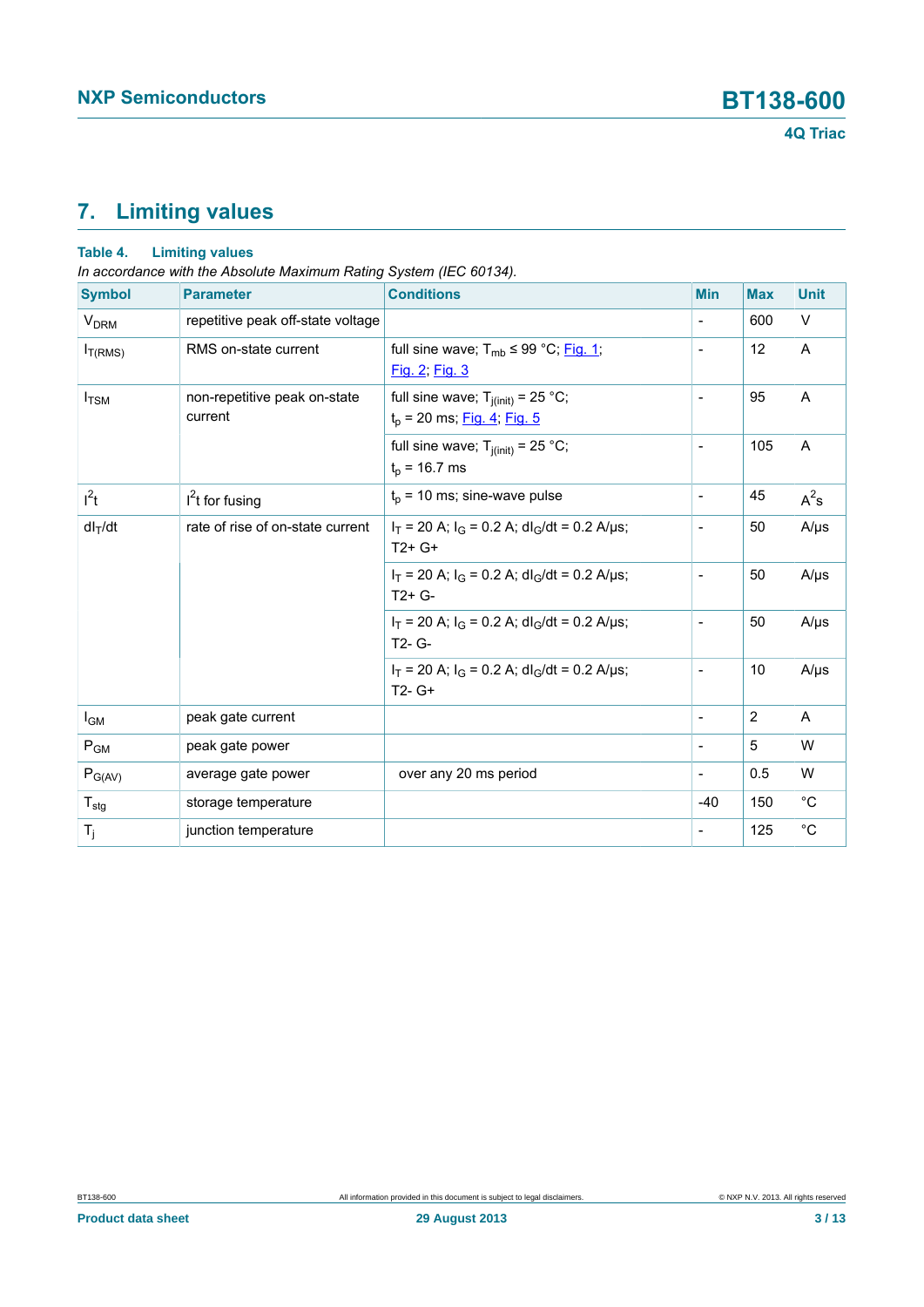<span id="page-3-1"></span>**4Q Triac**

<span id="page-3-2"></span><span id="page-3-0"></span>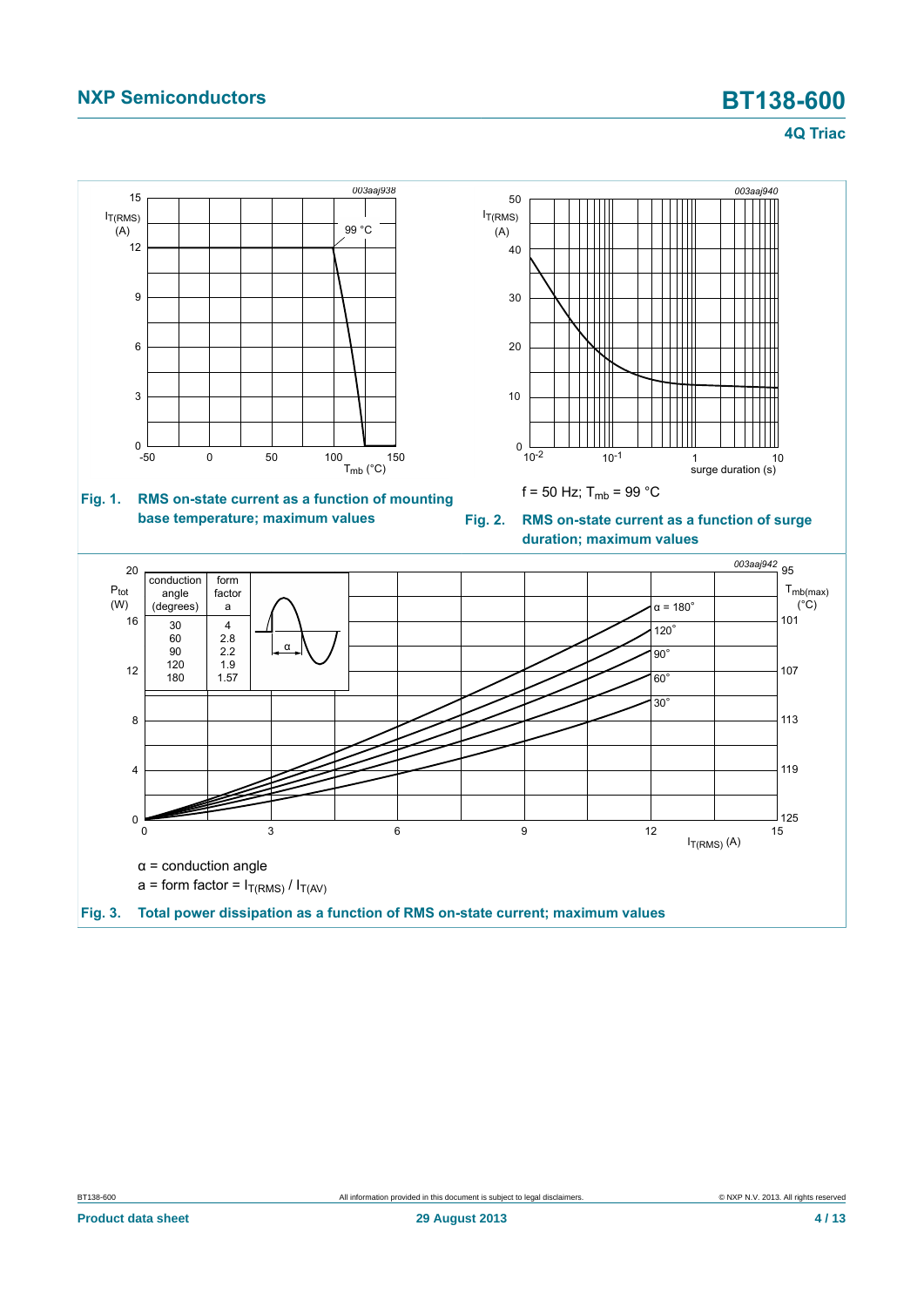### **4Q Triac**

<span id="page-4-1"></span><span id="page-4-0"></span>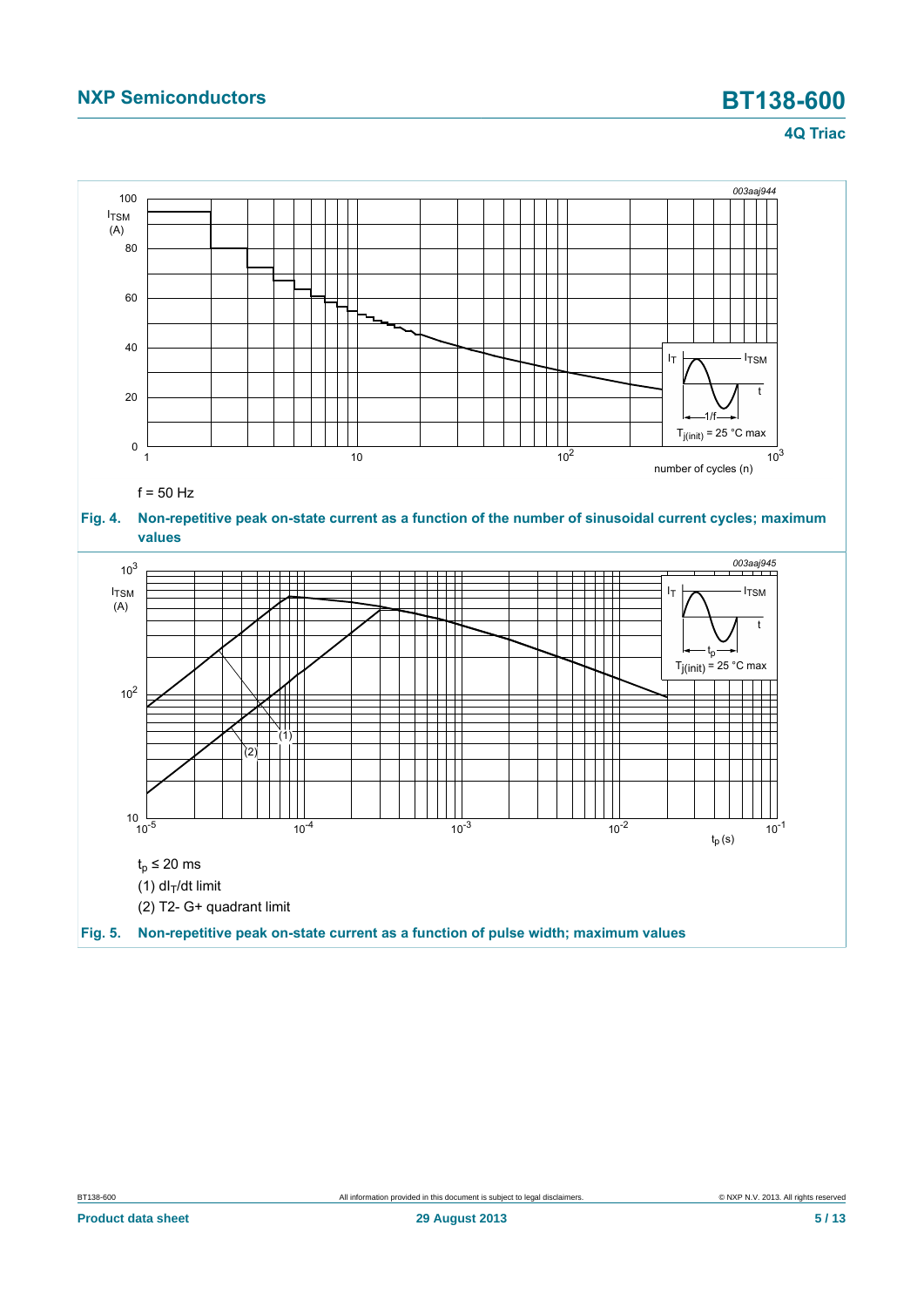# <span id="page-5-1"></span>**8. Thermal characteristics**

| Table 5.       | <b>Thermal characteristics</b>                    |                    |                          |                          |                          |             |
|----------------|---------------------------------------------------|--------------------|--------------------------|--------------------------|--------------------------|-------------|
| <b>Symbol</b>  | <b>Parameter</b>                                  | <b>Conditions</b>  | <b>Min</b>               | <b>Typ</b>               | <b>Max</b>               | <b>Unit</b> |
| $R_{th(j-mb)}$ | thermal resistance                                | full cycle; Fig. 6 | $\overline{\phantom{0}}$ | $\overline{\phantom{0}}$ | 1.5                      | K/W         |
|                | from junction to<br>mounting base                 | half cycle; Fig. 6 |                          | $\overline{\phantom{0}}$ | 2                        | K/W         |
| $R_{th(j-a)}$  | thermal resistance<br>from junction to<br>ambient | in free air        |                          | 60                       | $\overline{\phantom{a}}$ | K/W         |

<span id="page-5-0"></span>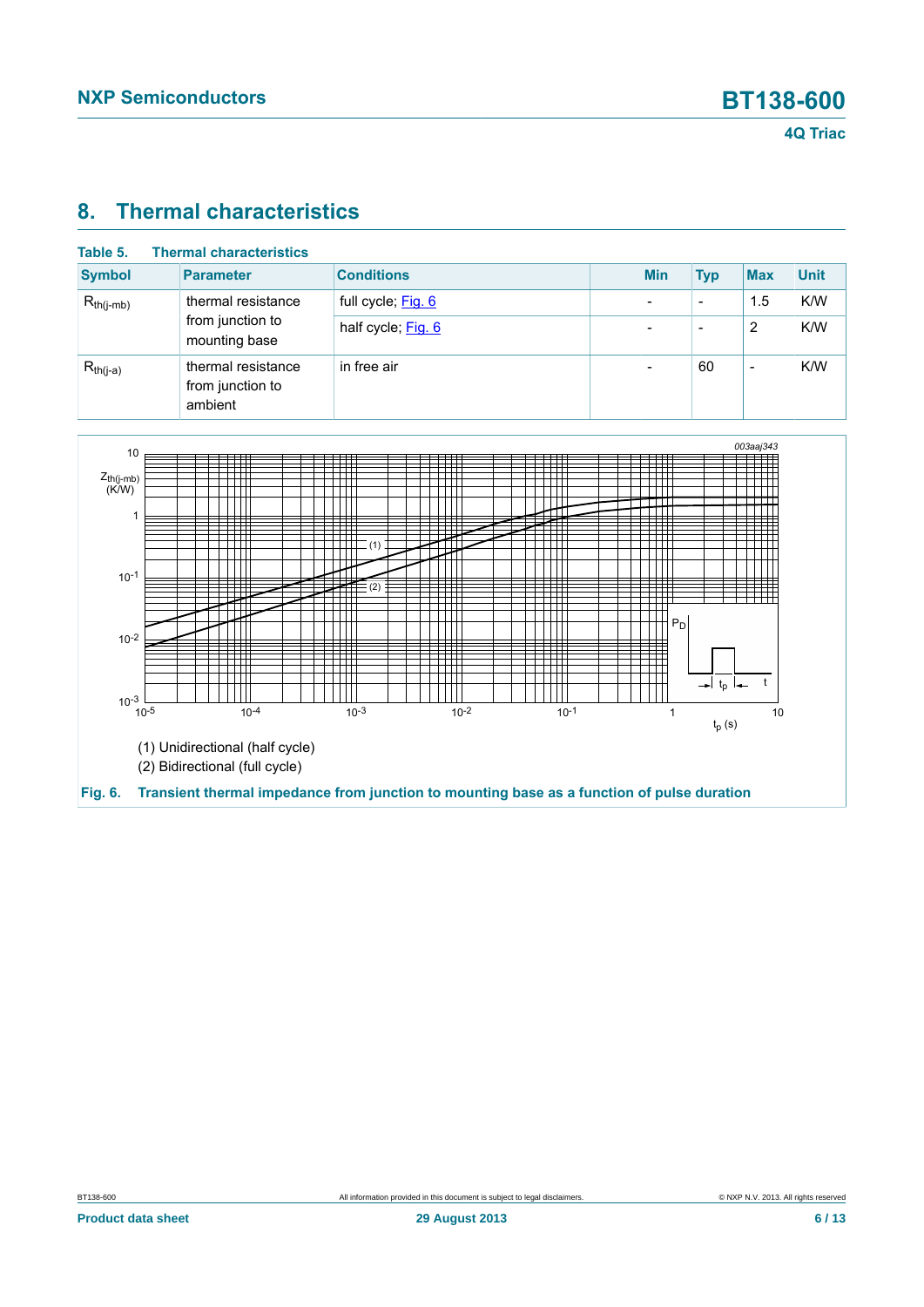# <span id="page-6-0"></span>**9. Characteristics**

| Table 6.                       | <b>Characteristics</b>               |                                                                                                                                        |                          |                |                          |                |
|--------------------------------|--------------------------------------|----------------------------------------------------------------------------------------------------------------------------------------|--------------------------|----------------|--------------------------|----------------|
| <b>Symbol</b>                  | <b>Parameter</b>                     | <b>Conditions</b>                                                                                                                      | <b>Min</b>               | <b>Typ</b>     | <b>Max</b>               | <b>Unit</b>    |
| <b>Static characteristics</b>  |                                      |                                                                                                                                        |                          |                |                          |                |
| $I_{GT}$                       | gate trigger current                 | $V_D$ = 12 V; $I_T$ = 0.1 A; T2+ G+;<br>$T_i = 25 °C;$ Fig. 7                                                                          | $\overline{a}$           | 5              | 35                       | mA             |
|                                |                                      | $V_D$ = 12 V; $I_T$ = 0.1 A; T2+ G-;<br>$T_i = 25 °C;$ Fig. 7                                                                          |                          | 8              | 35                       | m <sub>A</sub> |
|                                |                                      | $V_D$ = 12 V; $I_T$ = 0.1 A; T2- G-;<br>$T_i = 25 °C;$ Fig. 7                                                                          | $\blacksquare$           | 10             | 35                       | mA             |
|                                |                                      | $V_D$ = 12 V; $I_T$ = 0.1 A; T2- G+;<br>$T_i = 25 °C;$ Fig. 7                                                                          | $\frac{1}{2}$            | 22             | 70                       | mA             |
| I <sub>L</sub>                 | latching current                     | $V_D$ = 12 V; $I_G$ = 0.1 A; T2+ G+;<br>$T_i = 25 °C;$ Fig. 8                                                                          |                          | $\overline{7}$ | 40                       | mA             |
|                                |                                      | $V_D$ = 12 V; $I_G$ = 0.1 A; T2+ G-;<br>$T_i = 25 °C;$ Fig. 8                                                                          | $\overline{a}$           | 20             | 60                       | mA             |
|                                |                                      | $V_D$ = 12 V; $I_G$ = 0.1 A; T2- G-;<br>$T_i = 25 °C;$ Fig. 8                                                                          | $\frac{1}{2}$            | 8              | 40                       | mA             |
|                                |                                      | $V_D$ = 12 V; $I_G$ = 0.1 A; T2- G+;<br>$T_i = 25 °C;$ Fig. 8                                                                          | $\overline{\phantom{a}}$ | 10             | 60                       | mA             |
| ΙH                             | holding current                      | $V_D$ = 12 V; T <sub>i</sub> = 25 °C; Fig. 9                                                                                           | $\overline{a}$           | 6              | 30                       | m <sub>A</sub> |
| $V_T$                          | on-state voltage                     | $I_T$ = 15 A; T <sub>i</sub> = 25 °C; Fig. 10                                                                                          | $\blacksquare$           | 1.4            | 1.65                     | V              |
| V <sub>GT</sub>                | gate trigger voltage                 | $V_D$ = 12 V; $I_T$ = 0.1 A; T <sub>i</sub> = 25 °C;<br><b>Fig. 11</b>                                                                 |                          | 0.7            | $\mathbf{1}$             | V              |
|                                |                                      | $V_D$ = 400 V; $I_T$ = 0.1 A; T <sub>i</sub> = 125 °C;<br><u>Fig. 11</u>                                                               | 0.25                     | 0.4            | $\overline{a}$           | V              |
| I <sub>D</sub>                 | off-state current                    | $V_D$ = 600 V; T <sub>i</sub> = 125 °C                                                                                                 | $\overline{a}$           | 0.1            | 0.5                      | mA             |
| <b>Dynamic characteristics</b> |                                      |                                                                                                                                        |                          |                |                          |                |
| $dV_D/dt$                      | rate of rise of off-state<br>voltage | $V_{DM}$ = 402 V; T <sub>i</sub> = 125 °C; (V <sub>DM</sub> = 67%<br>of V <sub>DRM</sub> ); exponential waveform; gate<br>open circuit | 100                      | 250            | $\overline{\phantom{a}}$ | $V/\mu s$      |
| $t_{gt}$                       | gate-controlled turn-on<br>time      | $I_{TM}$ = 16 A; $V_D$ = 600 V; $I_G$ = 0.1 A; dl <sub>G</sub> /<br>$dt = 5$ A/ $\mu$ s                                                |                          | $\overline{2}$ |                          | μs             |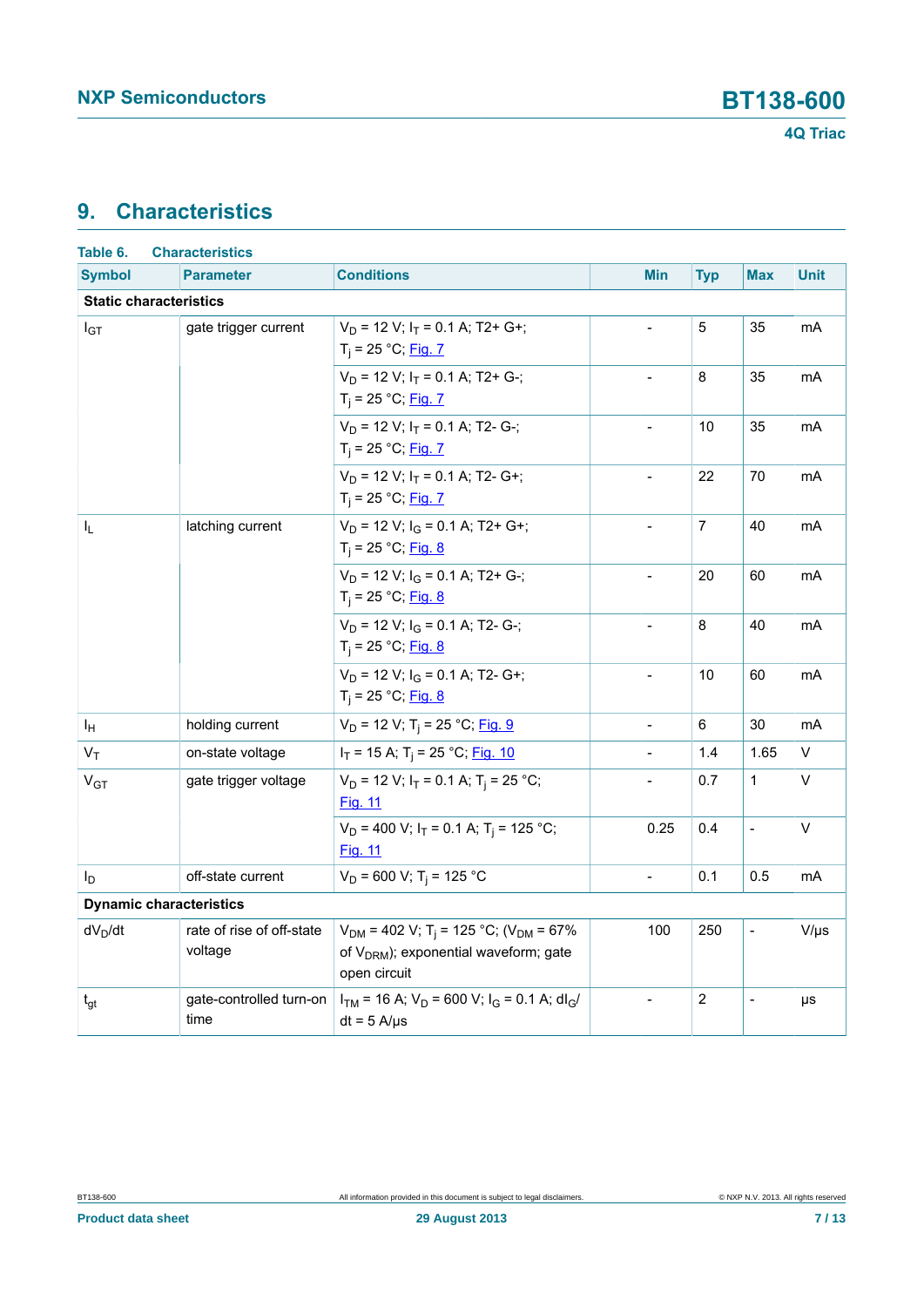### <span id="page-7-3"></span><span id="page-7-1"></span>**4Q Triac**

<span id="page-7-2"></span><span id="page-7-0"></span>

BT138-600 All information provided in this document is subject to legal disclaimers. © NXP N.V. 2013. All rights reserved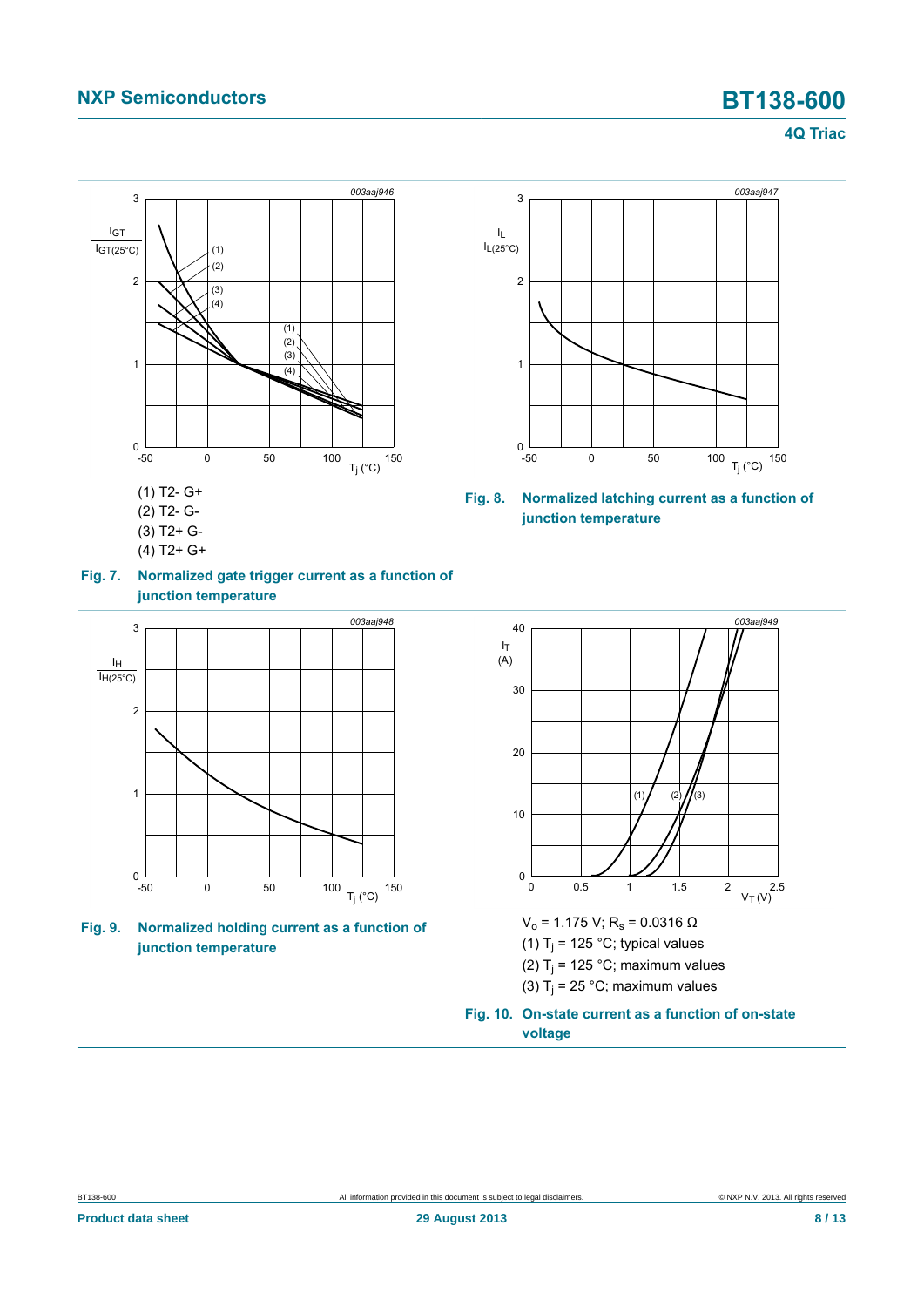### **4Q Triac**

<span id="page-8-0"></span>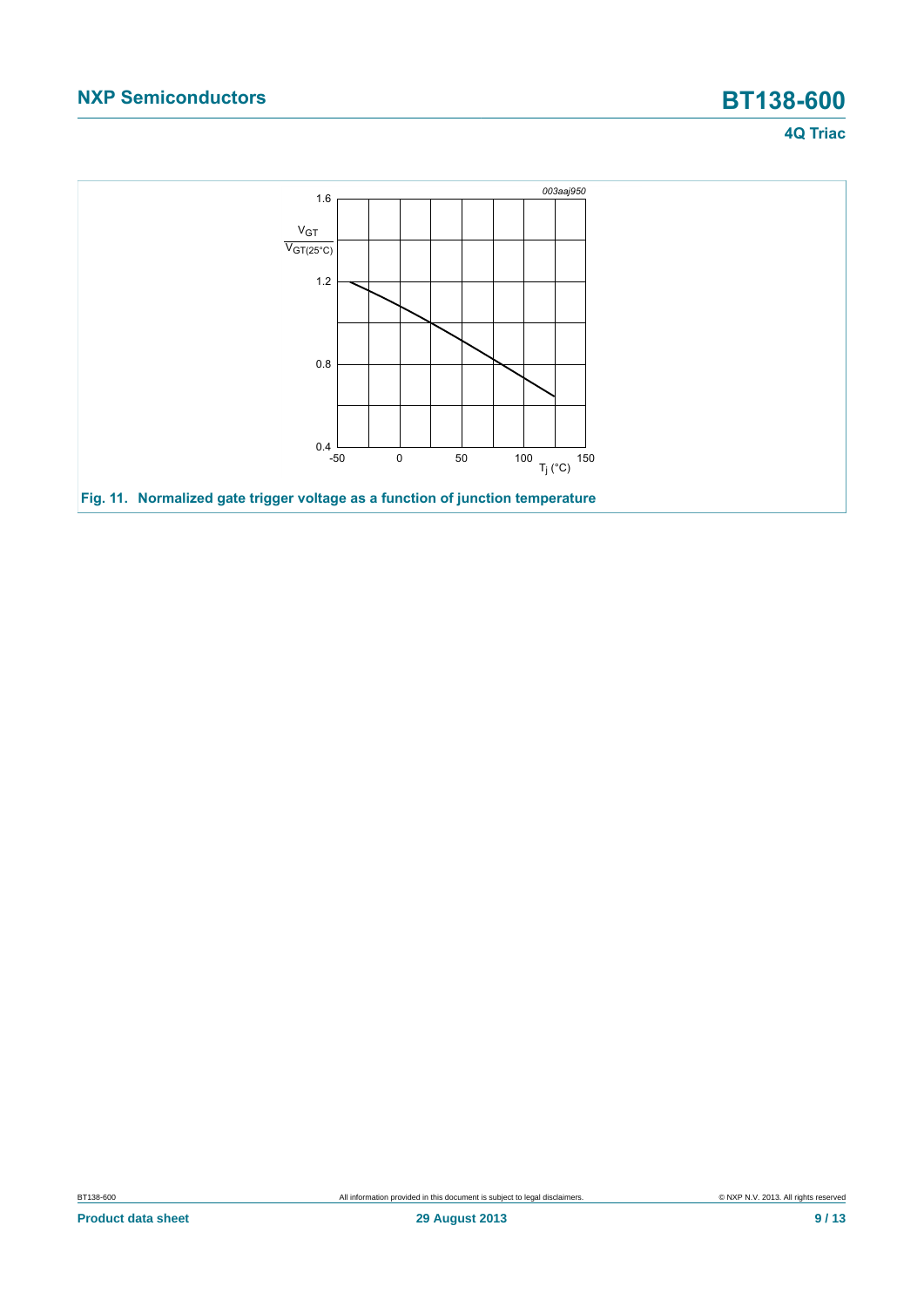## <span id="page-9-0"></span>**10. Package outline**



BT138-600 **All information provided in this document is subject to legal disclaimers.** © NXP N.V. 2013. All rights reserved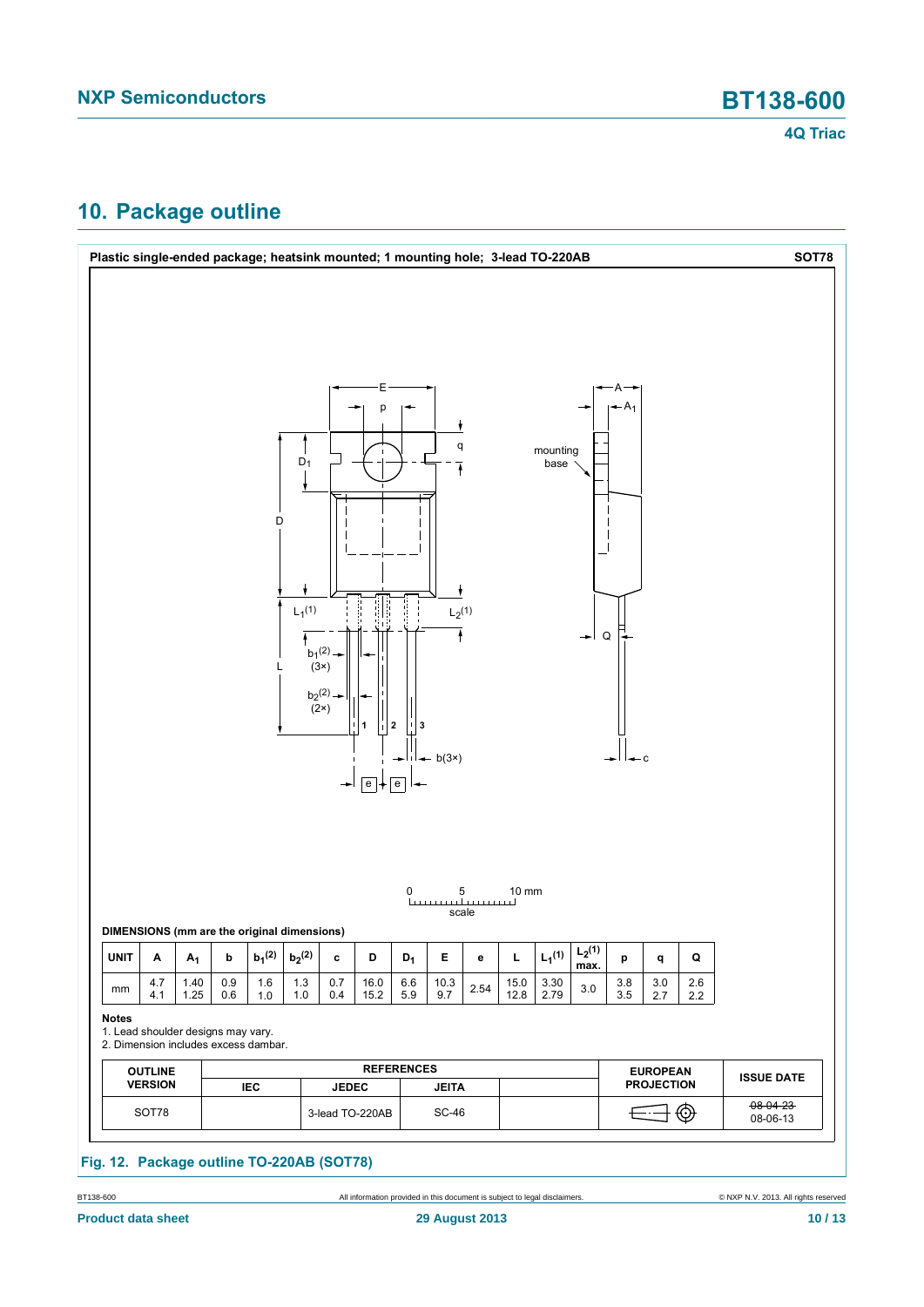### <span id="page-10-1"></span><span id="page-10-0"></span>**11. Legal information**

### <span id="page-10-2"></span>**11.1 Data sheet status**

| <b>Document</b><br>status [1][2]     | <b>Product</b><br>status [3] | <b>Definition</b>                                                                           |
|--------------------------------------|------------------------------|---------------------------------------------------------------------------------------------|
| Objective<br>[short] data<br>sheet   | Development                  | This document contains data from<br>the objective specification for product<br>development. |
| Preliminary<br>[short] data<br>sheet | Qualification                | This document contains data from the<br>preliminary specification.                          |
| Product<br>[short] data<br>sheet     | Production                   | This document contains the product<br>specification.                                        |

[1] Please consult the most recently issued document before initiating or completing a design.

[2] The term 'short data sheet' is explained in section "Definitions".

The product status of device(s) described in this document may have changed since this document was published and may differ in case of multiple devices. The latest product status information is available on the Internet at URL http://www.nxp.com.

### <span id="page-10-3"></span>**11.2 Definitions**

**Preview** — The document is a preview version only. The document is still subject to formal approval, which may result in modifications or additions. NXP Semiconductors does not give any representations or warranties as to the accuracy or completeness of information included herein and shall have no liability for the consequences of use of such information.

**Draft** — The document is a draft version only. The content is still under internal review and subject to formal approval, which may result in modifications or additions. NXP Semiconductors does not give any representations or warranties as to the accuracy or completeness of information included herein and shall have no liability for the consequences of use of such information.

**Short data sheet** — A short data sheet is an extract from a full data sheet with the same product type number(s) and title. A short data sheet is intended for quick reference only and should not be relied upon to contain detailed and full information. For detailed and full information see the relevant full data sheet, which is available on request via the local NXP Semiconductors sales office. In case of any inconsistency or conflict with the short data sheet, the full data sheet shall prevail.

**Product specification** — The information and data provided in a Product data sheet shall define the specification of the product as agreed between NXP Semiconductors and its customer, unless NXP Semiconductors and customer have explicitly agreed otherwise in writing. In no event however, shall an agreement be valid in which the NXP Semiconductors product is deemed to offer functions and qualities beyond those described in the Product data sheet.

### <span id="page-10-4"></span>**11.3 Disclaimers**

**Limited warranty and liability** — Information in this document is believed to be accurate and reliable. However, NXP Semiconductors does not give any representations or warranties, expressed or implied, as to the accuracy or completeness of such information and shall have no liability for the consequences of use of such information. NXP Semiconductors takes no responsibility for the content in this document if provided by an information source outside of NXP Semiconductors.

In no event shall NXP Semiconductors be liable for any indirect, incidental, punitive, special or consequential damages (including - without limitation lost profits, lost savings, business interruption, costs related to the removal or replacement of any products or rework charges) whether or not such damages are based on tort (including negligence), warranty, breach of contract or any other legal theory.

Notwithstanding any damages that customer might incur for any reason whatsoever, NXP Semiconductors' aggregate and cumulative liability towards customer for the products described herein shall be limited in accordance with the *Terms and conditions of commercial sale* of NXP Semiconductors.

**Right to make changes** — NXP Semiconductors reserves the right to make changes to information published in this document, including without limitation specifications and product descriptions, at any time and without notice. This document supersedes and replaces all information supplied prior to the publication hereof.

**Suitability for use** — NXP Semiconductors products are not designed, authorized or warranted to be suitable for use in life support, life-critical or safety-critical systems or equipment, nor in applications where failure or malfunction of an NXP Semiconductors product can reasonably be expected to result in personal injury, death or severe property or environmental damage. NXP Semiconductors and its suppliers accept no liability for inclusion and/or use of NXP Semiconductors products in such equipment or applications and therefore such inclusion and/or use is at the customer's own risk.

**Quick reference data** — The Quick reference data is an extract of the product data given in the Limiting values and Characteristics sections of this document, and as such is not complete, exhaustive or legally binding.

**Applications** — Applications that are described herein for any of these products are for illustrative purposes only. NXP Semiconductors makes no representation or warranty that such applications will be suitable for the specified use without further testing or modification.

Customers are responsible for the design and operation of their applications and products using NXP Semiconductors products, and NXP Semiconductors accepts no liability for any assistance with applications or customer product design. It is customer's sole responsibility to determine whether the NXP Semiconductors product is suitable and fit for the customer's applications and products planned, as well as for the planned application and use of customer's third party customer(s). Customers should provide appropriate design and operating safeguards to minimize the risks associated with their applications and products.

NXP Semiconductors does not accept any liability related to any default, damage, costs or problem which is based on any weakness or default in the customer's applications or products, or the application or use by customer's third party customer(s). Customer is responsible for doing all necessary testing for the customer's applications and products using NXP Semiconductors products in order to avoid a default of the applications and the products or of the application or use by customer's third party customer(s). NXP does not accept any liability in this respect.

**Limiting values** — Stress above one or more limiting values (as defined in the Absolute Maximum Ratings System of IEC 60134) will cause permanent damage to the device. Limiting values are stress ratings only and (proper) operation of the device at these or any other conditions above those given in the Recommended operating conditions section (if present) or the Characteristics sections of this document is not warranted. Constant or repeated exposure to limiting values will permanently and irreversibly affect the quality and reliability of the device.

**Terms and conditions of commercial sale** — NXP Semiconductors products are sold subject to the general terms and conditions of commercial sale, as published at<http://www.nxp.com/profile/terms>, unless otherwise agreed in a valid written individual agreement. In case an individual agreement is concluded only the terms and conditions of the respective agreement shall apply. NXP Semiconductors hereby expressly objects to applying the customer's general terms and conditions with regard to the purchase of NXP Semiconductors products by customer.

**No offer to sell or license** — Nothing in this document may be interpreted or construed as an offer to sell products that is open for acceptance or the

BT138-600 All information provided in this document is subject to legal disclaimers. © NXP N.V. 2013. All rights reserved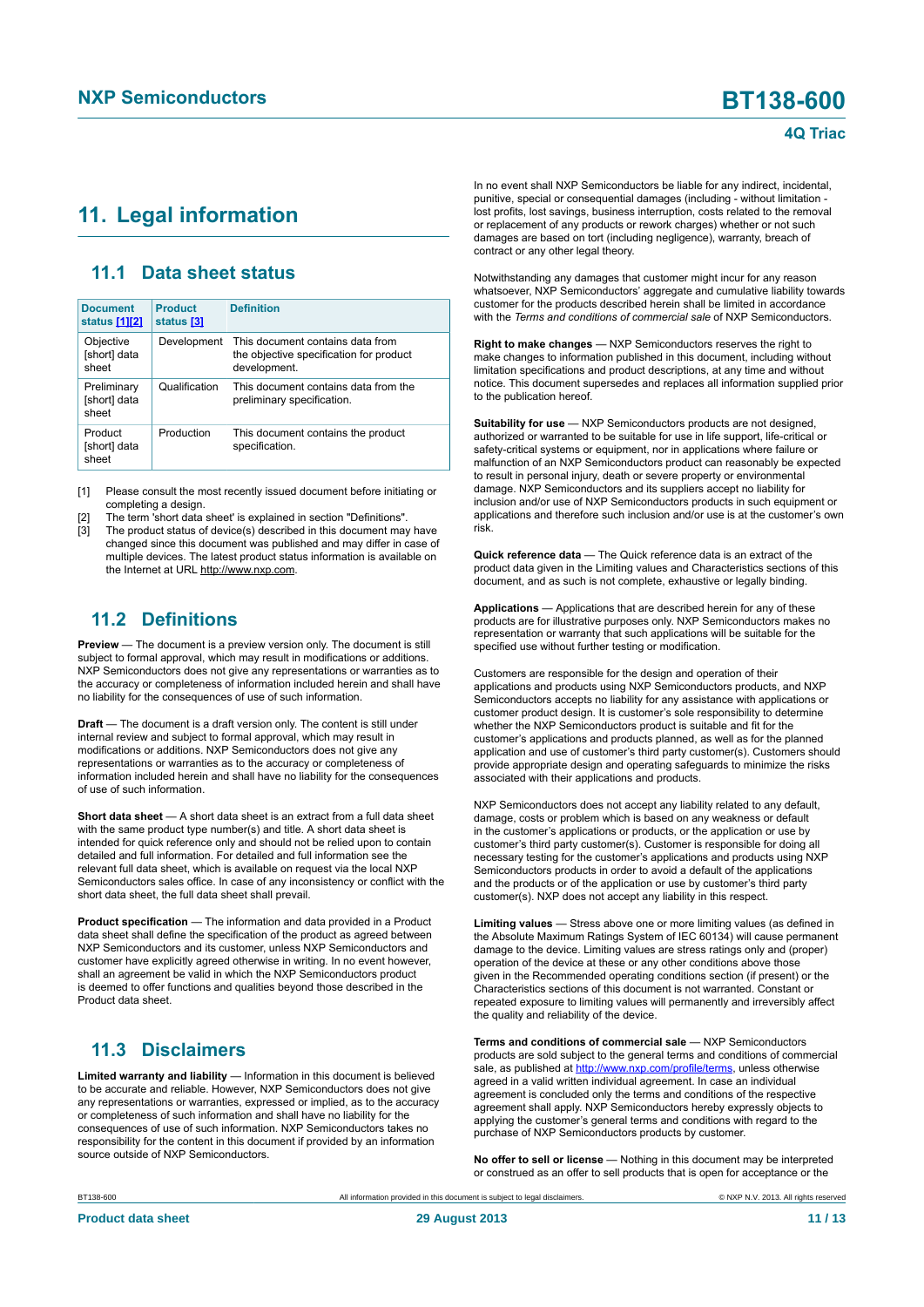grant, conveyance or implication of any license under any copyrights, patents or other industrial or intellectual property rights.

**Export control** — This document as well as the item(s) described herein may be subject to export control regulations. Export might require a prior authorization from competent authorities.

**Non-automotive qualified products** — Unless this data sheet expressly states that this specific NXP Semiconductors product is automotive qualified, the product is not suitable for automotive use. It is neither qualified nor tested in accordance with automotive testing or application requirements. NXP Semiconductors accepts no liability for inclusion and/or use of nonautomotive qualified products in automotive equipment or applications.

In the event that customer uses the product for design-in and use in automotive applications to automotive specifications and standards, customer (a) shall use the product without NXP Semiconductors' warranty of the product for such automotive applications, use and specifications, and (b) whenever customer uses the product for automotive applications beyond NXP Semiconductors' specifications such use shall be solely at customer's own risk, and (c) customer fully indemnifies NXP Semiconductors for any liability, damages or failed product claims resulting from customer design and use of the product for automotive applications beyond NXP Semiconductors' standard warranty and NXP Semiconductors' product specifications.

**Translations** — A non-English (translated) version of a document is for reference only. The English version shall prevail in case of any discrepancy between the translated and English versions.

### <span id="page-11-0"></span>**11.4 Trademarks**

Notice: All referenced brands, product names, service names and trademarks are the property of their respective owners.

**Adelante**, **Bitport**, **Bitsound**, **CoolFlux**, **CoReUse**, **DESFire**, **EZ-HV**, **FabKey**, **GreenChip**, **HiPerSmart**, **HITAG**, **I²C-bus** logo, **ICODE**, **I-CODE**, **ITEC**, **Labelution**, **MIFARE**, **MIFARE Plus**, **MIFARE Ultralight**, **MoReUse**, **QLPAK**, **Silicon Tuner**, **SiliconMAX**, **SmartXA**, **STARplug**, **TOPFET**, **TrenchMOS**, **TriMedia** and **UCODE** — are trademarks of NXP B.V.

**HD Radio** and **HD Radio** logo — are trademarks of iBiquity Digital Corporation.